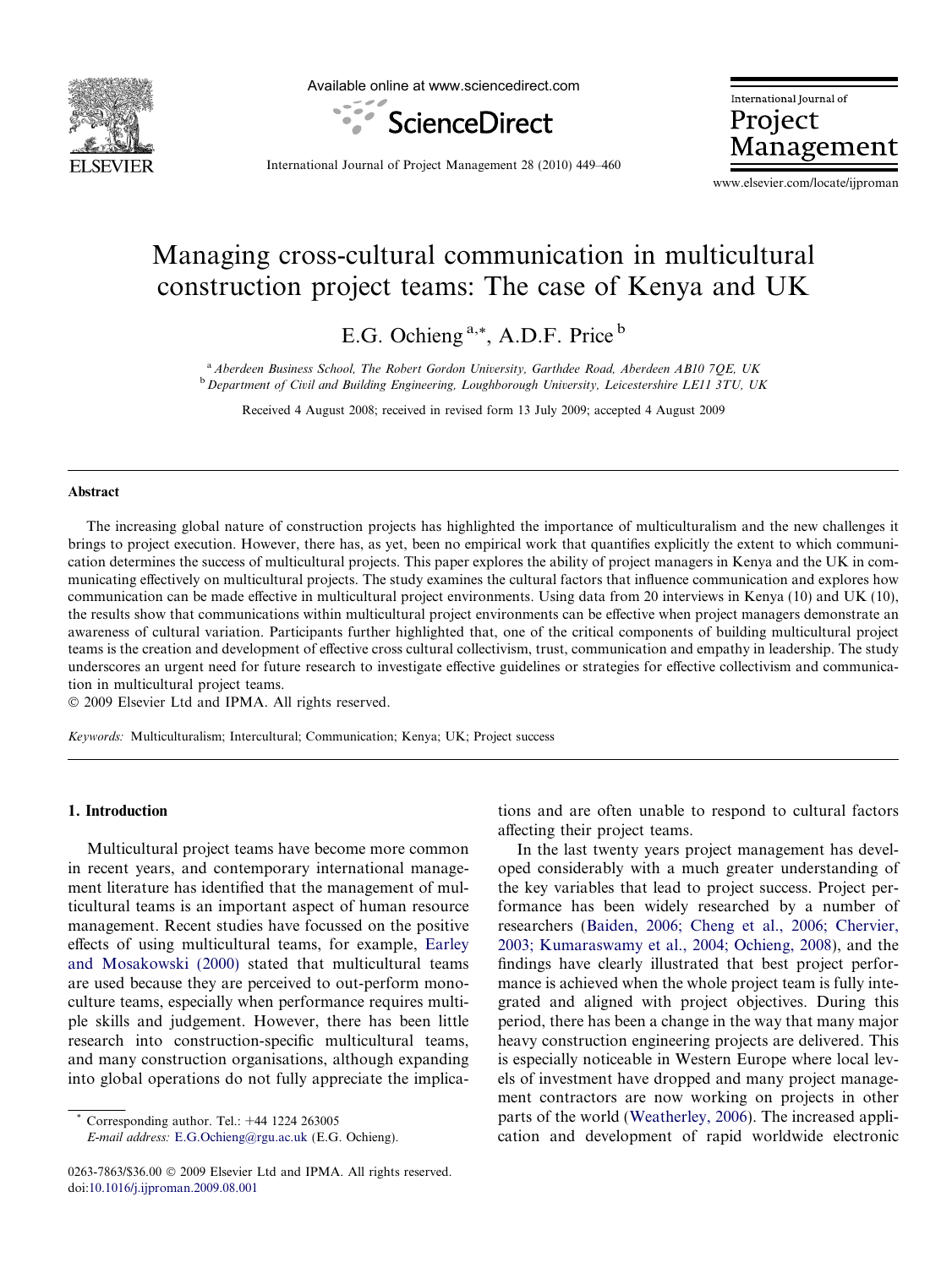communications has led to a number of heavy construction engineering projects being designed and developed in dispersed locations many thousands of miles away from the actual construction sites. In addition, there has been an inclination by clients to develop and undertake such projects in partnership with other companies as joint ventures, often collaborating with local companies based in the territory where the assets will be built. This has resulted in more multicultural project teams with team members from different cultures and backgrounds working together.

A number of authors including [Weatherley \(2006\)](#page--1-0) agree that project success is difficult enough to accomplish where the project team is located close to the construction project environment, and the situation is made considerably complex for multicultural project teams, that are widely separated geographically and that have dissimilar organisational and regional cultures. The geographical division of multicultural project teams poses its own communication challenges. [Emmitt and Gorse \(2007\)](#page--1-0) have shown that, for factual data transfer, a number of communication problems have been addressed due to the development of rapid global information systems and telecommunications, however, when it comes to multicultural project teams many issues remain unresolved. For example, the loss of face-to-face communication can lead to misunderstanding and the loss of non-verbal signals – such as eye contact and body language. This can subsequently lead to difficulty in achieving mutual trust and confidence within multicultural project teams. It is also difficult to manage or supervise multicultural project teams without face-to-face contact or to confer or develop relationships [\(Weatherley, 2006](#page--1-0)).

There is a need for increased research efforts in understanding influential factors that affect multicultural project teams. There is mounting evidence and opinion indicating that integrated team work is a primary key in efforts towards improving product delivery within the construction industry [\(Egan, 2002\)](#page--1-0). Given the uniqueness of culture to particular project teams, and its persistent influence in societies and organisations this study presents a balance between the experiences of project managers from a European (UK) and African perspectives (Kenya). The study aimed to explore how project managers with different cultural background have managed communications on multicultural project teams. Specifically, the study was designed to explore the efficacy of cross-cultural communications strategies in heavy construction engineering project. For the purposes of this study, heavy engineering encompasses industrial projects which include power plants, pharmaceutical plants, refinery plants, highways and pipelines. Heavy engineering, projects can range from small to very large, and they are usually carried out for the client by contractors and sub contractors. The nature of these projects means the wealth of heavy engineering design and construction industry is inextricably bound up with the health of the world's economies. Clients can include oil, chemical, pharmaceutical, food manufacturing and water companies all over the world (on and offshore). For this reason, contractors and sub contractors work with a cross-section of clients in a variety of economic sectors. To ensure that the findings encapsulated the key contextual issues in multicultural teamwork, cultural differences pertaining to communication, between participants from Kenya and the UK were also investigated. A brief exami-

Table 1 Cultural complexity projects managed by participants.

| Year managed | Participant  | Project               | Country of<br>Implementation | Impacts of cultural<br>complexity | Project outcome                    | Participant country<br>of origin |
|--------------|--------------|-----------------------|------------------------------|-----------------------------------|------------------------------------|----------------------------------|
| 2004         | A            | Refinery plant        | Dubai                        | Impacts were seen                 | Successful                         | England                          |
| 2005         | B            | Power plant           | Kenya                        | Impacts were seen                 | Successful                         | Kenya                            |
| 2002         | C            | Pharmaceutical plants | UK                           | Impacts were seen                 | Successful                         | England                          |
| 2005         | D            | Refinery plant        | Azerbaijan                   | Impacts were seen                 | Unsuccessful                       | England                          |
| 2005         | E            | Refinery plant        | Azerbaijan                   | Impacts were seen                 | Successful                         | England                          |
| 2005         | ${\bf F}$    | Refinery plant        | Azerbaijan                   | Impacts were seen                 | Successful                         | England                          |
| 2004         | G            | Power plant           | Kenya                        | No impact in project              | Successful                         | Kenya                            |
| 2004         | H            | Dam                   | Kenya                        | Impacts were seen                 | Successful                         | Kenya                            |
| 2003         | I            | Food plant            | UK                           | No impact in project              | Successful better<br>than expected | England                          |
| 2001         | J            | Refinery plant        | Saudi Arabia                 | Impacts were seen                 | Successful                         | England                          |
| 2003         | K            | Refinery plant        | Azerbaijan                   | Impacts were seen                 | Successful                         | England                          |
| 2003         | L            | Power plant           | Kenya                        | Impacts were seen                 | Successful                         | Kenya                            |
| 2003         | M            | Power plant           | Kenya                        | Impacts were seen                 | Successful                         | Kenya                            |
| 2004         | N            | Dam                   | Kenya                        | Impacts were seen                 | Successful                         | Kenya                            |
| 2004         | $\Omega$     | Dam                   | Ethiopia                     | Impacts were seen                 | Successful                         | Kenya                            |
| 2004         | P            | Dam                   | Ethiopia                     | Impacts were seen                 | Successful                         | Kenya                            |
| 2005         | Q            | Power plant           | Kenya                        | Impacts were seen                 | Successful                         | Kenya                            |
| 2003         | $\mathbb{R}$ | Manufacturing plant   | Hong Kong                    | Impacts were seen                 | Successful                         | England                          |
| 2004         | S            | Refinery plant        | Azerbaijan                   | Impacts were seen                 | Successful                         | England                          |
| 2002         | T            | Dam                   | Kenya                        | Impacts were seen                 | Successful                         | Kenya                            |